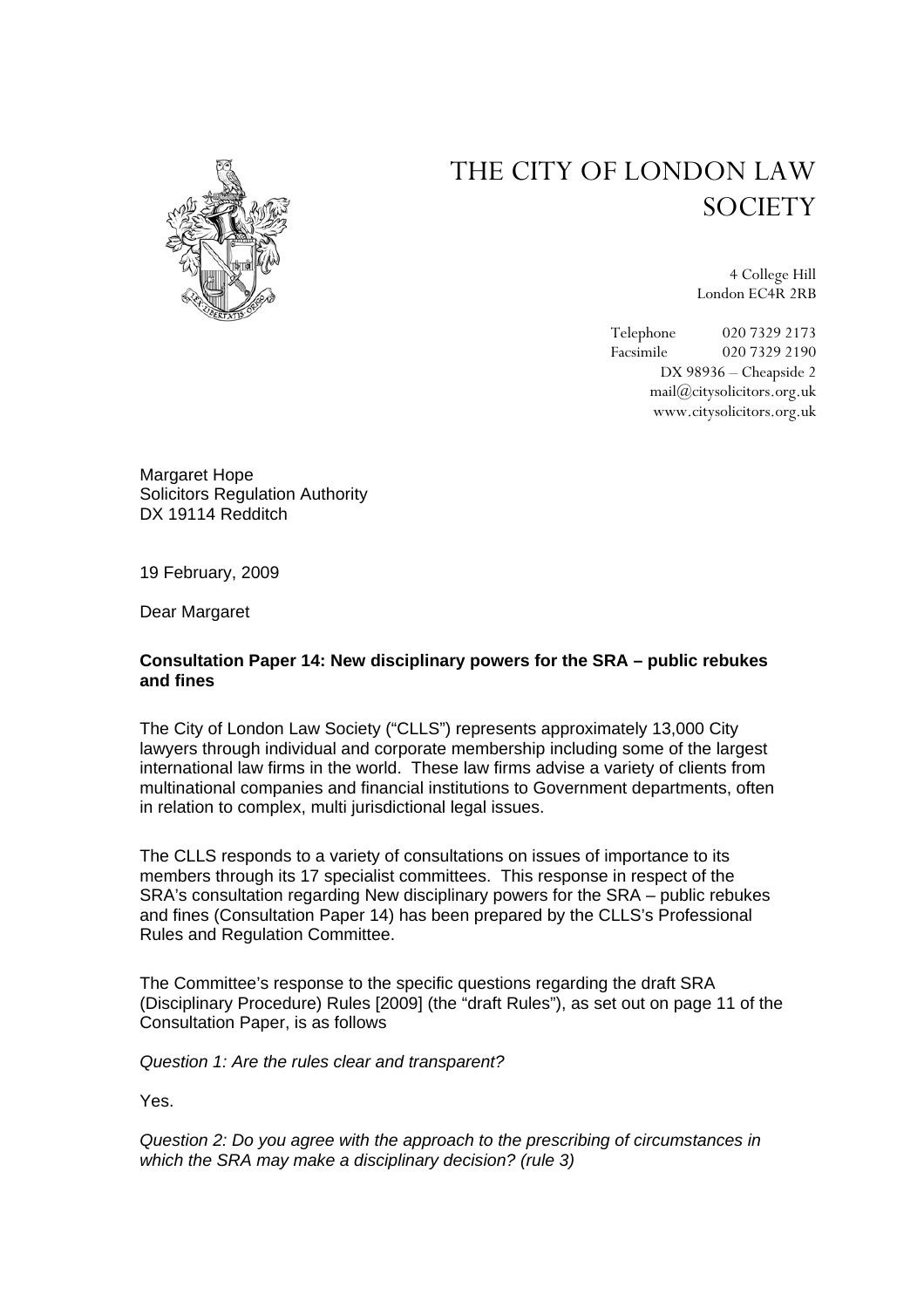The Committee agrees that it is sensible to ascribe circumstances. However, it seems that the powers might be more aligned if the first condition is satisfied where the SRA is satisfied that the act or omission by the regulated person is not trivial nor justifiably inadvertent and breaches one of the Solicitors Code of Conduct Rules 1.01 to 1.06 or falls within the proposed categories (i), (v) or (ix), i.e. the act or omission:

- (i) was deliberate or reckless;
- ….(v) persisted after the regulated person realised or should have realised that it was improper;
- ….(ix) formed or forms part of a pattern of misconduct or other regulatory failure by the regulated person.

*Question 3. Do you agree that disciplinary decisions should be made only by adjudicators? (rule 7)* 

Yes.

*Question 4. Do you agree that it is helpful to provide for referral to the SDT in the rules even though that is not required by section 44D of the Solicitors Act 1974? (rule 8)* 

Yes.

*Question 5. Do you think that there should be an internal appeal process for cases*  where there is a statutory right of appeal to the SDT and the High Court? (rule 9)

Yes.

*Question 6. Do you believe that the draft rules will have a disproportionate impact on any group or category of persons?* 

No.

*Question 7. Do you have any other comments on the draft rules?* 

The Committee has several concerns.

On page 3 of the consultation paper it is stated that the SRA "intend[s] to publish guidance on [its] procedures which will provide further details of what normally happens during the disciplinary process in a way that would not be appropriate in the rules." (See also pages 4, 8.) The Committee feels that it would have been useful to be able to view and comment on this guidance during the current consultation.

Furthermore, the Committee had concerns about the wording of draft Rule 3(1)(a)(viii) regarding disciplinary powers. The draft Rule states:

- (1) The circumstances in which the SRA may make a disciplinary decision to give a regulated person a written rebuke or to direct a regulated person to pay a penalty are when the following two conditions are met:
	- (a) The first condition is that the SRA is satisfied that the act or omission by the regulated person which gives rise to the SRA finding was not trivial nor justifiably inadvertent and fulfils one or more of the following in that it: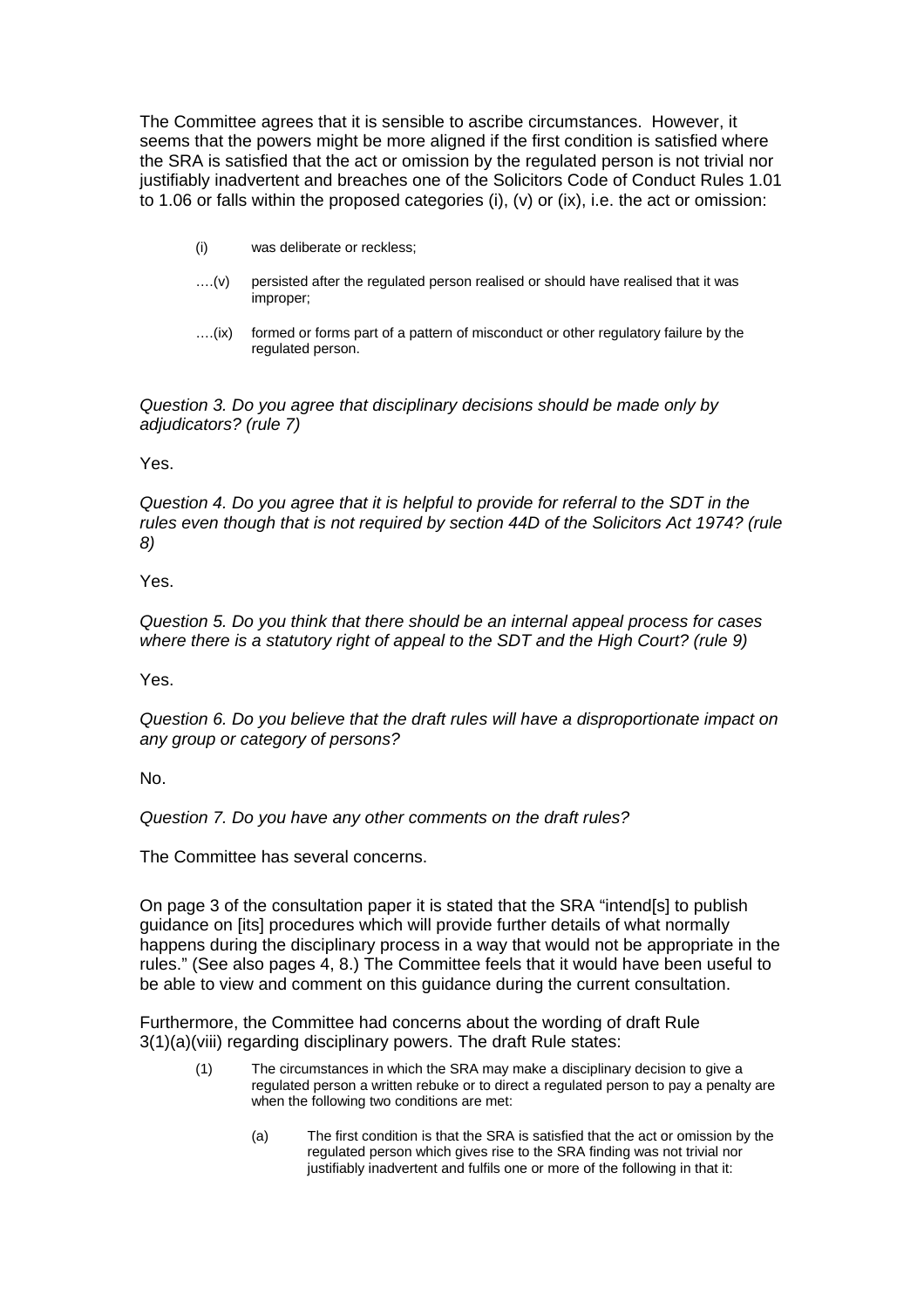## ….(viii) **affected or had the potential to affect a substantial, high-value or high-profile matter;**

- (b) The second condition is that a proportionate outcome in the public interest is one or both of the following:
	- (i) a written rebuke;
	- (ii) a direction to pay a penalty not exceeding the maximum permitted by law.

(Emphasis added)

It is not clear to the Committee why a breach in relation to "a substantial [or] highvalue… matter" needs to be singled out as the basis for issuing a rebuke or penalty. Indeed, the text of the provision seems inconsistent with the other factors set out in draft Rule 3(1)(a), which all focus on what the act or omission is and how it is committed (rather than the type of work that the act or omission relates to).

In addition, Rule 4 ("Investigations") states:

(3) Subject to subrule (4), the SRA may disclose any information or documents arising from its discipline investigation to **any person** when it considers it is in the public interest to do so or in order to facilitate its investigation and in particular to identify and obtain evidence, comments or information. (emphasis added)

The Committee believes that the definition of "any person" in this draft Rule needs to be made clearer. It is assumed that "any person" does not include the press. The same point arises in the context of Rule 5 ("Seeking explanations"), which states:

- (2) When seeking an explanation from the regulated person as referred to in subrule (1) above, the SRA will warn the regulated person that
	- …(b) the reply and other information may be disclosed **to other persons** pursuant to rule  $4(3)$ ;

(emphasis added)

Furthermore, Rule 6 ("Report stage") states that:

- (2) Subject to subrule (6), the report will summarise the allegations against the regulated person, explain the supporting facts and evidence, and attach documentary evidence that the SRA considers to be relevant.
- …(6) The SRA may restrict disclosure of part of the report or all or part of the attached documents in the public interest or in the interests of efficiency and proportionality, such as:
	- (a) by only providing to the regulated person or any other person documents that are not already in their possession;
	- (b) **when the report or documents include information that is or might be subject to another person's right of confidentiality or privilege**.(emphasis added)

These draft subrules seem to suggest that a report which goes to the regulated person may omit certain information, such as when disclosure would infringe another person's right of confidentiality or privilege. Yet surely a regulated person should be entitled to see all the information which could form part of the case against him.

In addition, as Rule 10 ("Reconsideration") states: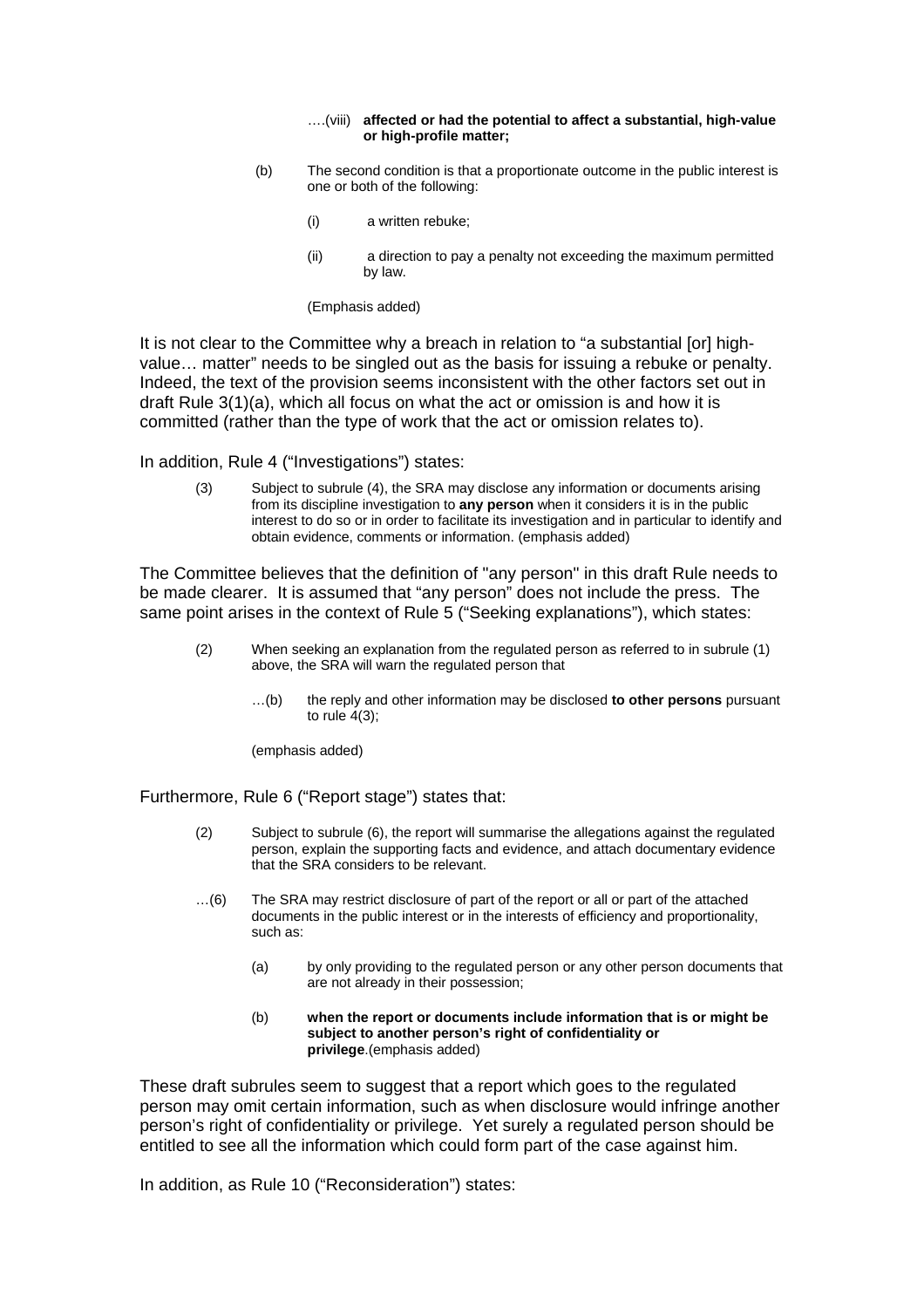- ..(2) In its absolute discretion the SRA may also reconsider any decision including a SRA finding, a disciplinary decision or authorisation of a referral to the Tribunal when it appears that the person or panel who made the decision:
	- (a) was not provided with material evidence that was available to the SRA;
	- (b) was materially misled by the regulated person or any other person;
	- (c) failed to take proper account of material facts or evidence;
	- (d) took into account immaterial facts or evidence;
	- (e) made a material error of law;
	- (f) made a decision which was otherwise irrational or procedurally unfair;
	- (g) made a decision which was ultra vires; or
	- (h) failed to give sufficient reasons.
- (3) Reconsideration pursuant to this rule may be directed by a **duly authorised person** who may also give directions for:
	- (a) further investigations to be undertaken;
	- (b) further information or explanation to be obtained from any person;
	- (c) consideration of whether to authorise an application to the Tribunal;
	- (d) the reconsideration of the decision to be undertaken by the original decision maker or adjudication panel or by a different decision maker or a differently constituted adjudication panel.

(emphasis added)

It is unclear from the above draft subrules whether the SRA has the right to "reconsider" a decision with a view to imposing a harsher penalty. The rule should either explicitly exclude that possibility, or make it clear that it is included. If it is to be included, the subrule should make it clear that such reconsideration must be initiated within a specified time frame and can only be directed by an adjudicator or an adjudication panel (rather than any "duly authorised person").

The Committee is also concerned about the extent of the discretion that the draft Rules propose to grant to the SRA with regards to the publication of details of a written rebuke or a direction to pay a penalty, and the lack of guidance in the draft Rules as to how that discretion would be exercised. As draft Rule 3 (Disciplinary powers) (2) states:

The SRA may make a disciplinary decision to publish details of a written rebuke or a direction to pay a penalty when it considers it to be in the public interest to do so in accordance with a publication policy promulgated from time to time.

Furthermore, draft Rule 11 (Publication of decisions) states:

(1) This rule applies to the publication of details of a written rebuke or a direction to pay a penalty.